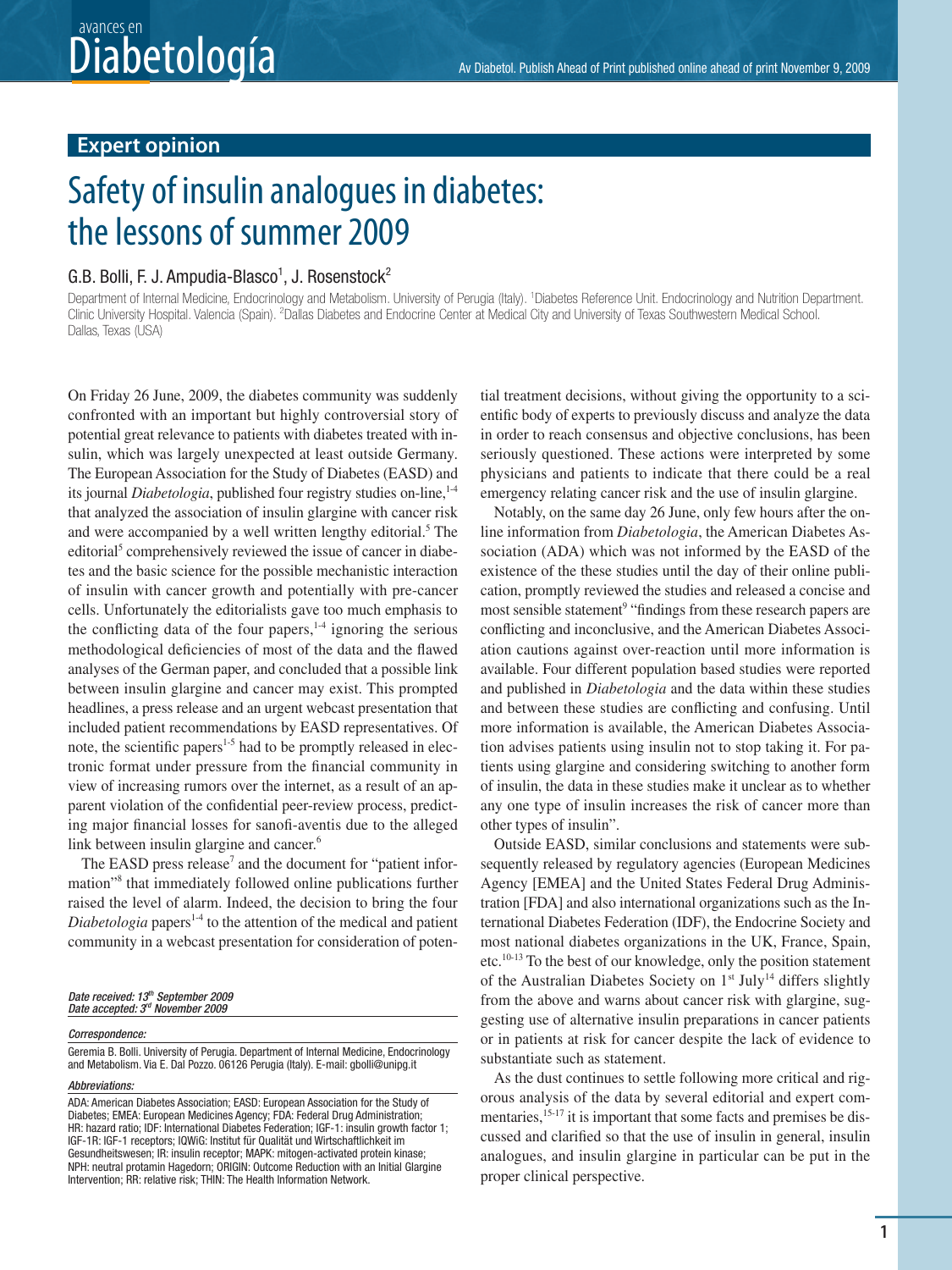#### **The premises focusing on cancer risk based on** *in vitro* **and** *in vivo* **preclinical studies in animals**

After the demonstration that the rapid-acting insulin analogue AspB10 produced mammary tumors in rats, $18$  all insulin analogues synthesized thereafter are required to be extensively investigated for safety *in vitro* and *in vivo* before commercialization. *In vitro,* AspB10 exhibited two key differences as compared to human insulin due to the modification in the B region: greater affinity to IGF-1 receptors (IGF-1R), and a prolonged residency time on the insulin receptor  $({\rm IR})$ .<sup>19</sup> Insulin analogues such as lispro, aspart and detemir, overall do not differ from human insulin with respect to these aspects.<sup>19</sup> In contrast, insulin glargine, due to extension of the B-chain by addition of two arginine residues at B31 and B32 position, has 6-8 fold greater affinity for IGF-1R in the model of human osteosarcoma cells, $19$  a malignant cell line, which expresses nearly exclusively IGF-1R, and not IR on its surface. This finding raised an initial concern about the safety of glargine *in vivo* since in osteosarcoma cells glargine promotes mitogenesis about 7-8 times more than human insulin, $19$  but it is important to emphasize that experiments demonstrating increased mitogenesis do not necessarily translate into increased oncogenesis. Of note, in other cell lines expressing a more physiological ratio of IGF-1R/IR, such as skeletal muscle, glargine is no longer different from human insulin in promoting DNA synthesis.20 More importantly, a critical difference between glargine and AspB10 is that glargine has a much shorter residency time on the IR as compared to AspB10 as well as compared to human insulin itself, $19$  which confers a safer characteristic to insulin glargine as compared to AspB10. Indeed, the faster dissociation rate from the IGF-1R rather than its binding affinity, is likely more important to exert lesser potential for growth stimulation and mitogenesis *in vivo*. 21

Another important fact to consider is that in clinical practice*,* the plasma insulin concentrations following insulin glargine administration are usually about 20-40  $\mu$ U/ml, which is 10-20 times lower than the levels shown *in vitro* to have increased IGF-1R binding ( $>500 \mu$ U/ml) vs. human insulin.<sup>20</sup> Indeed, even the increased affinity of glargine for IGF-1R is still much lower than IGF itself.<sup>20</sup> In addition, most of the injected insulin glargine in the subcutaneous tissue, is rapidly degraded to metabolites (M1 and M2) which fully retain insulin activity, but are both deprived of the di-arginine molecules B31 and B32.22,23 Thus, it is estimated that at least 50% of the insulin concentration circulating in plasma after s.c. injection of glargine, is not glargine as such, but M1 and M2 which do not differ from human insulin in terms of binding affinity to IGF-1R and mitogenic activity.<sup>19,22</sup>

Moving from *in vitro* cell to *in vivo* animal experiments, the data on glargine are reassuring since no tumor development has been observed for up to two years in rodents at the maximal tolerated insulin dose of 12.5 U/kg/day.<sup>24</sup> The critique by Smith and  $Gale<sup>5</sup>$  that sanofi-aventis has not explored higher insulin glargine doses proven to be carcinogenetic with AspB10 (i.e. 10 and 200 U/kg/day) is valid, but these doses could not be used because of

the greater glucose-lowering potency of insulin glargine. When doses of glargine larger than 12.5 U/kg/day were given, animals died after severe brain damage caused by hypoglycemia.<sup>24</sup>

Recently, it has been shown that growth of the malignant mammary epithelial cell line MCF7 (with high ratio IGF-1R/IR) was promoted more by insulin glargine vs. human insulin already at the concentration of 0.3 nM ( $\sim$  50  $\mu$ U/ml) which may be relevant to the human situation of insulin treatment in diabetes mellitus.25 Human insulin and the other insulin analogues (aspart, lispro and detemir) had a similar effect at higher concentration (1.5-15 nM,  $\sim$ 250-2,500 µU/ml). Such an effect was related to activation of the IGF-1R and MAPK pathway.<sup>25</sup> However, no difference between glargine and the other insulin analogues was observed regarding growth stimulation of MCF10A cells showing low IGF-1R/IR ratio. While these results have to be reproduced, they reiterate the well known concept that certain cell lines abundant in IGF-1R may be more responsive to lower concentration of glargine as compared to human insulin and other insulin analogues. However, the fundamental question remains as how to translate these *in vitro* findings dealing from a single, homogeneous, malignant cell-line, into the complexity of the *in vivo* situation. Safety in animals is well proven; the question now is to prove safety in humans. Smith and Gale openly state that insulin glargine does not promote mutation of non-cancer cells into cancer cells, but they speculate that under extreme conditions (e.g. supraphysiological insulin concentrations) it might accelerate growth of pre-existing cancer cells.<sup>5</sup>

## **The facts and fallacies of the Diabetology Registry Studies**

The story started with the German cohort study<sup>1</sup> from the Institute for Quality and Efficiency in Health Care (IQWiG), widely known to be overtly biased against insulin analogues, and a German health insurance (AOK) with an obvious conflict of interest. They reported an increased risk of malignancies with insulin glargine over a median period of 1.4 years only after applying a flawed statistical analysis to adjust for insulin dosage but notably with no body weight information. The authors basically ignored that the overall cancer risk was reduced for insulin glargine as indicated by the unadjusted hazard ratio (HR) of 0.85 (0.79-0.93). However, since the dose of glargine (IU/day) was nearly half of that of human insulin, the authors introduced a highly questionable statistical adjustment of the results per insulin dose without data on body weight, after which the cancer risk for glargine significantly increases vs. human (with 50 IU, HR 1.31, 95% CI 1.20-1.42).

The German study had serious methodological aberrations that were well described recently by two leading epidemiologists from the London School and Tropical Medicine who stated: "Their claim of an increased cancer risk with insulin glargine arises from an unconventional analysis that adjusted for insulin dosage. However, the methods used are fundamentally ßawed, making the conclusions unsupportable".<sup>16</sup> Their valid arguments against the German analyses include the lack of allocation by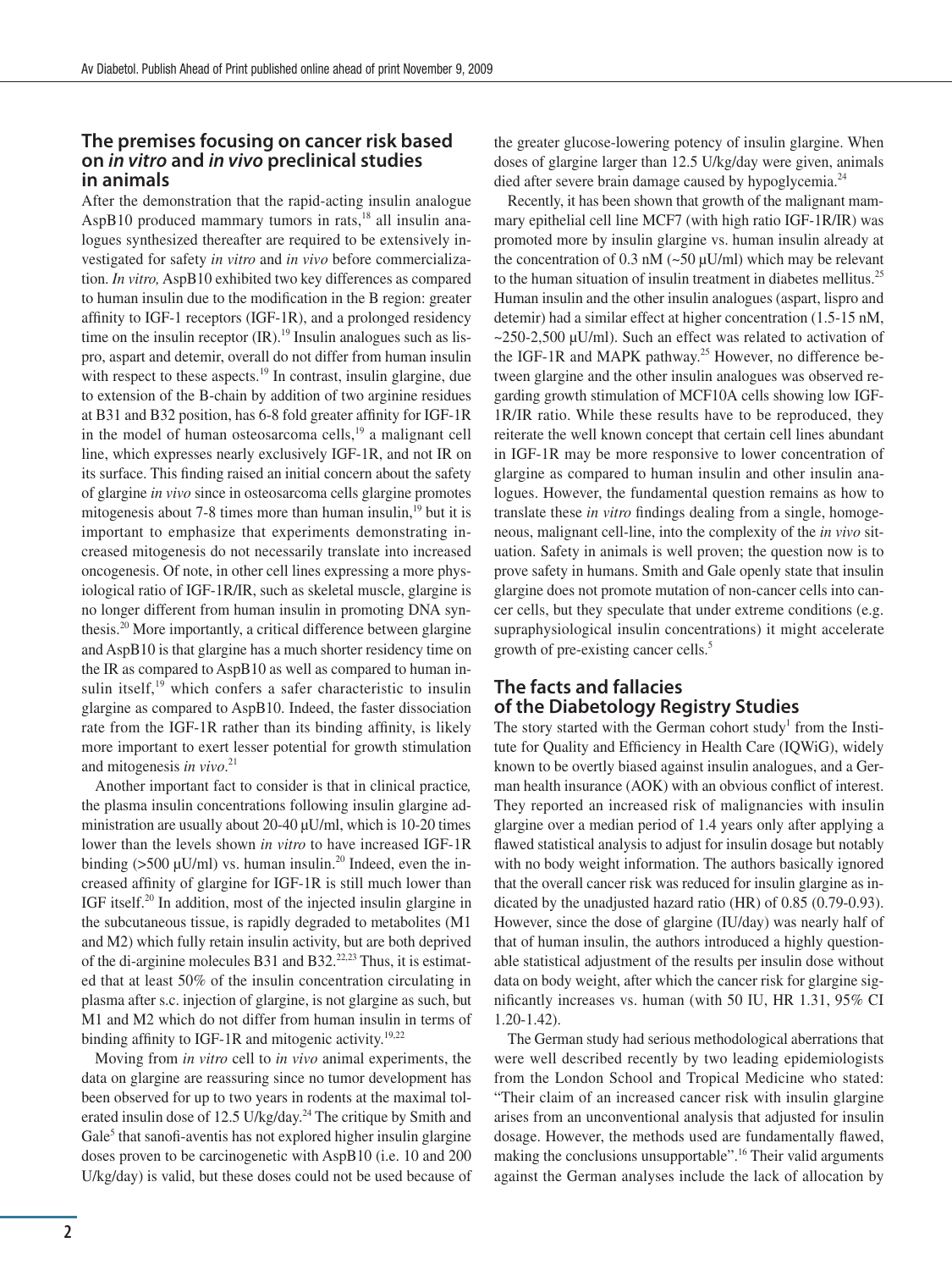treatment group at study-entry when the observation was initiated and the ßawed calculation of the insulin dose that was the mean estimated over time of follow-up but then was used for adjustments assuming that this was a baseline variable.

Another problem with the German study<sup>1</sup> is that the glargine group had an homogenous treatment (one injection a day of basal insulin) whereas the human insulin control group were on different insulin regimens, i.e. either insulin NPH once or twice daily, or insulin NPH combined with mealtime human regular insulin, or mealtime human regular insulin with no insulin NPH, or twice daily human pre-mixes. This treatment imbalance is the likely reason of major discrepancy between the mean daily insulin dose in the two groups (26 IU with glargine, 44 IU with human insulin) and also the fact that the two treatments are not bioequivalent due to the use of prandial insulin in the human insulin groups which was not present in the glargine group. With basal-bolus insulin regimen by definition the total daily insulin dose is higher than a basal insulin regimen only. So it is expected that dividing the lower "crude incidence" of cancer risk for the dose of glargine (lower than human insulin) the cancer risk apparently increases for glargine and decreases for human insulin ("dose-adjustment").

We further argue that any data on insulin doses without knowing the body weight are useless and most confusing especially when comparing once daily insulin glargine versus human insulin that included NPH and soluble insulin. Indeed, it is highly conceivable that a dose of 50 IU/day of insulin glargine may represent 0.5 IU/kg which is a relatively common dose for a 100 kg person. However, in Germany where the use of prandial insulin is fairly popular, patients using prandial soluble insulin plus NPH or even just 25 IU twice daily premixed human insulin, the same total dose of 50 IU/day may well represent 0.6 IU/kg in an 85 kg person which is not an unusual dose when using these insulin regimens. Thus, the groups very likely differ in weight which not only inßuences insulin dose and makes the dose-adjustment not acceptable, but also itself is a cancer risk since it is well known that obesity is a risk factor associated with cancer.<sup>26</sup> These confounding factors make any allegation of a dose relationship of insulin glargine with cancer totally invalid in the German paper, $<sup>1</sup>$ </sup> as reaffirmed by Nagel et al.<sup>27</sup> and Simon<sup>28</sup> who offer further major criticisms to the dose-adjustment approach. A recent very defensive reply by Grouven et al. $29$  did not answer the aforementioned multiple criticisms of the dose-adjustment process in the German paper. $<sup>1</sup>$ </sup>

The comparison should have been done between regimens based on basal insulins, i.e. insulin glargine vs. insulin NPH– treated patients which would likely yield a similar daily insulin dose as several clinical studies have shown. This was correctly presented in the UK study<sup>4</sup> which in fact reported no cancer risk with glargine as compared to (basal) human insulin or any other insulins. The UK study was clearly a negative study regarding cancer risk and insulin glargine.

A final argument against the insulin glargine story as recognized even by the German authors, $\frac{1}{1}$  was that the exposure to

glargine in the study was quite short, which goes against any biological plausibility.

What the Hemkens' paper only proves is that the incidence of cancer in people initiating insulin (any type) is increased, ranging between  $2.13 - 2.50/100$  patient-years,<sup>1</sup> but multiple confounding variables like age, duration of diabetes, glucose control, insulin resistance and obesity could have accounted for the findings. Likely, this is not an effect of diabetes *per se*, but rather it is largely driven by obesity which itself may account for 25 to 30% of major cancers.30 What the Hemkens' paper *does not prove*, is the causality of relationship between use of insulin (any type) and incidence of cancer.

The Swedish study<sup>2</sup> reports greater risk for breast cancer in a sub-population using glargine only vs. non-glargine users, but the risk disappears when glargine is used in combination with other insulins. Notably, the study does not indicate greater cancer risk with increasing glargine dose. The authors were cautious to comment the results since exposure to glargine was relatively short (two years), that the results observed are likely due to "random ßuctuation" of risk for breast cancer, and are not attributable to glargine. Of interest, the study reported lower myocardial infarction and mortality in glargine users.

The Scottish study reported no overall differences in cancer risk for glargine and human insulin on a fixed cohort  $(36,254)$ people with type 1 and type 2 diabetes) and in an incident cohort analysis  $(12,852)$  people with type 2 diabetes).<sup>3</sup> Similar to the Swedish study, they report no difference in cancer risk between users of glargine (alone and in combination with other insulins) vs. non-glargine insulin users. However, the subgroup using glargine alone, which was very small (n= 447) had greater breast cancer risk vs. non-glargine insulin users. The fact that the risk was no longer seen in users of glargine combined with other insulin types, as compared to non-glargine users, lead the authors to propose "allocation bias" between groups, and not to blame glargine itself, as the likely explanation.

Thus, the comments of the Scottish study authors<sup>3</sup> are similar to the Swedish study<sup>2</sup> and were properly cautious in their conclusions which were almost ignored by the editorialists.<sup>5</sup> Curiously, the editorial<sup>5</sup> also ignored that overall cancer risk and mortality were the primary outcomes for all the studies and similar reduced mortality was found in the German and Swedish studies. In addition, both showed no overall increase in cancer risk as did the Scottish study which also demonstrated no increase in overall cancer risk. Unfortunately, much of the editorial emphasis was given to secondary analyses in sub-populations with insufficient data weakened by unknown confounding factors that generated inconsistent and confusing findings. Indeed, as noted above, the transparent Swedish and Scottish authors were the first to recognize the limitations of the registry data. They concluded: "Overall, insulin glargine use was not associated with an increased risk of all cancers or site-specific cancers in Scotland over a 4 year time frame"<sup>3</sup>, and the Swedish: "No definitive conclusions regarding a possible causal relationship between insulin glargine use and the occurrence of malignancies can be drawn from the results of this study".<sup>2</sup>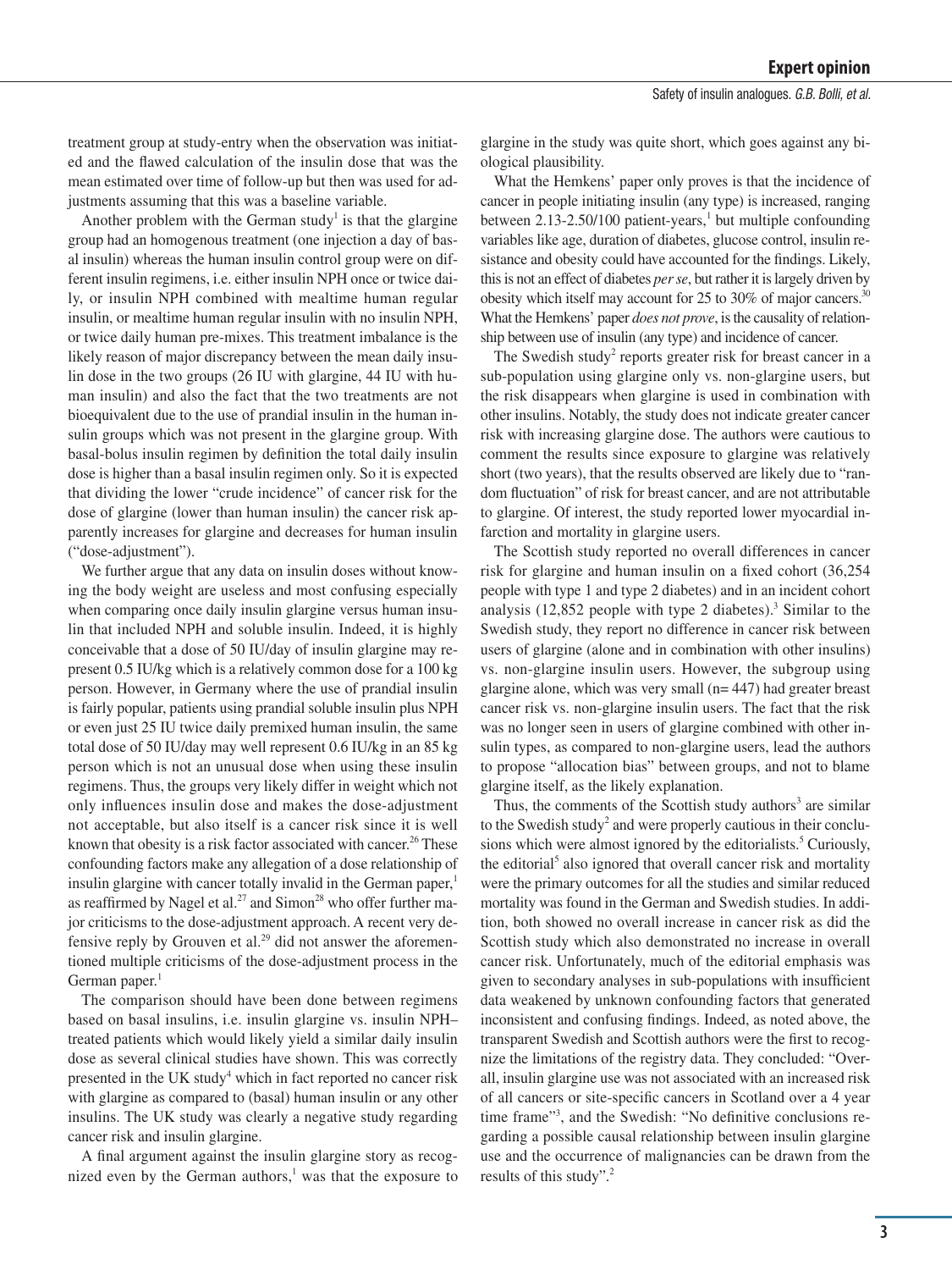As noted above, the UK study was negative for cancer risk associated to glargine use<sup>4</sup> and still is lumped together with the  $4$ studies alleging a relationship between glargine and cancer risk. Interestingly, despite the fact that the UK study was also "commissioned" by *Diabetologia* and EASD to explore the possibility of a relationship of insulin analogues and cancer based on the database from the THIN registry, the authors including the editor of *Diabetologia*, put all the major findings to the claim that metformin reduced the risk of cancer in diabetes. This was indeed an interesting finding worth reporting, but the original purpose to conduct the "commissioned study", in light of the German study, was curiously not even mentioned by the authors. As compared with metformin, the main finding of the UK study was greater cancer risk for patients on sulphonylureas and insulin in general but with no differences between glargine and the other types of insulins.<sup>4</sup> However, the insulin group had older age and longer known diabetes duration as compared to the metformin group.

Conceivably, the differences in cancer risk at baseline in the groups (being this a retrospective analysis) might well explain differences in cancer development at follow-up.<sup>1-3</sup> This is similar to the principle of "reverse causality" where it is not insulin use that causes cancer, but rather insulin resistance secondary to initial and/or latent cancer that eventually necessitates insulin use to control hyperglycemia.<sup>16</sup>

Taken together, these four studies<sup>1-4</sup> cannot have a valid unique interpretation and did not justify the alarming webcast conference as the data suffer from important methodological limitations such as lack of randomization, too short exposure to insulin glargine, absence of longitudinal follow-up, and lack of information on multiple confounding factors such as diabetes duration, body weight, degree of glucose control, socioeconomic status, etc. The issues raised by the Smith and Gale editorial<sup>5</sup> and the four *Diabetologia* papers,<sup>1-4</sup> have been defined as "excessive and non justified alarm" by Pocock and Smeeth<sup>16</sup> in the *Lancet* commentary described above. This was followed by a defensive letter by Gale<sup>31</sup> who recognized the major limitations of the German study, $<sup>1</sup>$  but at</sup> the same time he expressed his opinion as an editor, saying that he felt forced to publish the German data and to commit additional investigation (Swedish, Scottish and UK registries) because "incomplete information is better than no information".

We respect the opinion of the editor of *Diabetologia*, but as we have already commented about the non existence of link between use of glargine and cancer based on the *Diabetologia* papers, we do not believe that such unusual decision was justified.<sup>27</sup> We disagree with the journal and EASD's decision to "commission" further international registry studies to prove or disprove a ßawed German paper. As pointed out in the editorial,<sup>5</sup> 3 reviewers rejected and 3 reviewers felt that the data needed to be reported. Perhaps, the editor of *Diabetologia* should have listened to the three reviewers who recommended rejection of the biased German study from the IQWiG authors who did not even acknowledge their obvious conßict of interest in the publication and still have in their website home page the unsubstantiated statement: "Insulin analogue glargine possibly increases cancer risk"!

This German manuscript should have been rejected, but if the decision was to publish it, this should have occurred along with an independent editorial by an epidemiologist and/or oncologist. The paper could have been just another weak epidemiologic publication and investigators around the world would have had the opportunity to analyze the data and decide whether or not to further explore the issue with properly designed studies. However, "commissioning" international registry studies was probably beyond the call of duty for a journal or for EASD, especially without informing regulatory agencies if indeed they had such a major safety concern.

Finally, in the same issue of *Diabetologia*, the results of the longest randomized trial comparing human insulin NPH and glargine in type 2 diabetes was published, reporting no difference in cancer risk.<sup>32</sup> The strength of the randomized trial is that it minimized the effects of measured and non-measured potential confounding variables except for the use of glargine. The study provided a mean cumulative exposure of more than 4 years (2,144 and 2,095 patient-years exposure in the insulin glargine and the NPH insulin groups; respectively). The limitation is the relatively small sample size (~1,000 subjects) but nonetheless no clear signal was detected to support the theoretical concept that insulin glargine may accelerate tumor growth or uncover preexistent silent tumors. There was no excess risk for all neoplasms or breast cancer with insulin glargine and neither was there an increased risk of diabetic retinopathy observed.33 The overall number of patients with neoplasms was 57 patients (11.1%) in the insulin glargine group vs. 62 patients (12.3%) in the NPH insulin group, with a relative risk (RR) for insulin glargine of 0.90 (95% CI 0.64-1.26). The rate was also similar in both treatment groups for malignant neoplasms reported as serious adverse events: 20 patients (3.9%) in the insulin glargine group vs. 31 patients (6.2%) in the NPH insulin group, with an RR for insulin glargine of 0.63 (95% CI 0.36–1.09).

In a recent publication,<sup>34</sup> cancer risk was analyzed and reported as no different from the comparator insulin in 31 randomized trials previously conducted by sanofi-aventis that included 10,880 patients. The strength of this report is the high number of subjects, but the obvious limitation is the short period of observation (6-12 months).

ORIGIN<sup>35</sup> is a randomized trial with a large population and a long period of observation assessing the impact of early insulin glargine replacement on cardiovascular outcomes. By 2011 the ORIGIN trial will be finished, and data on cancer risk in a population of 12612 patients with type 2 diabetes will also be reported. However, since the glargine arm has no insulin comparator, the results will need to be interpreted with caution. If there is increased cancer risk in the glargine arm, this could be part of the theoretical insulin risk in general, and not necessarily specific for glargine itself. Thus, a positive outcome (more cancer in glargine arm) will be difficult to interpret. A negative outcome (no risk vs. standard treatment) will be very reassuring and could eliminate concerns regarding insulin glargine (and insulin in general) and long-term cancer risk. Of note, the Data Safety Monitoring Com-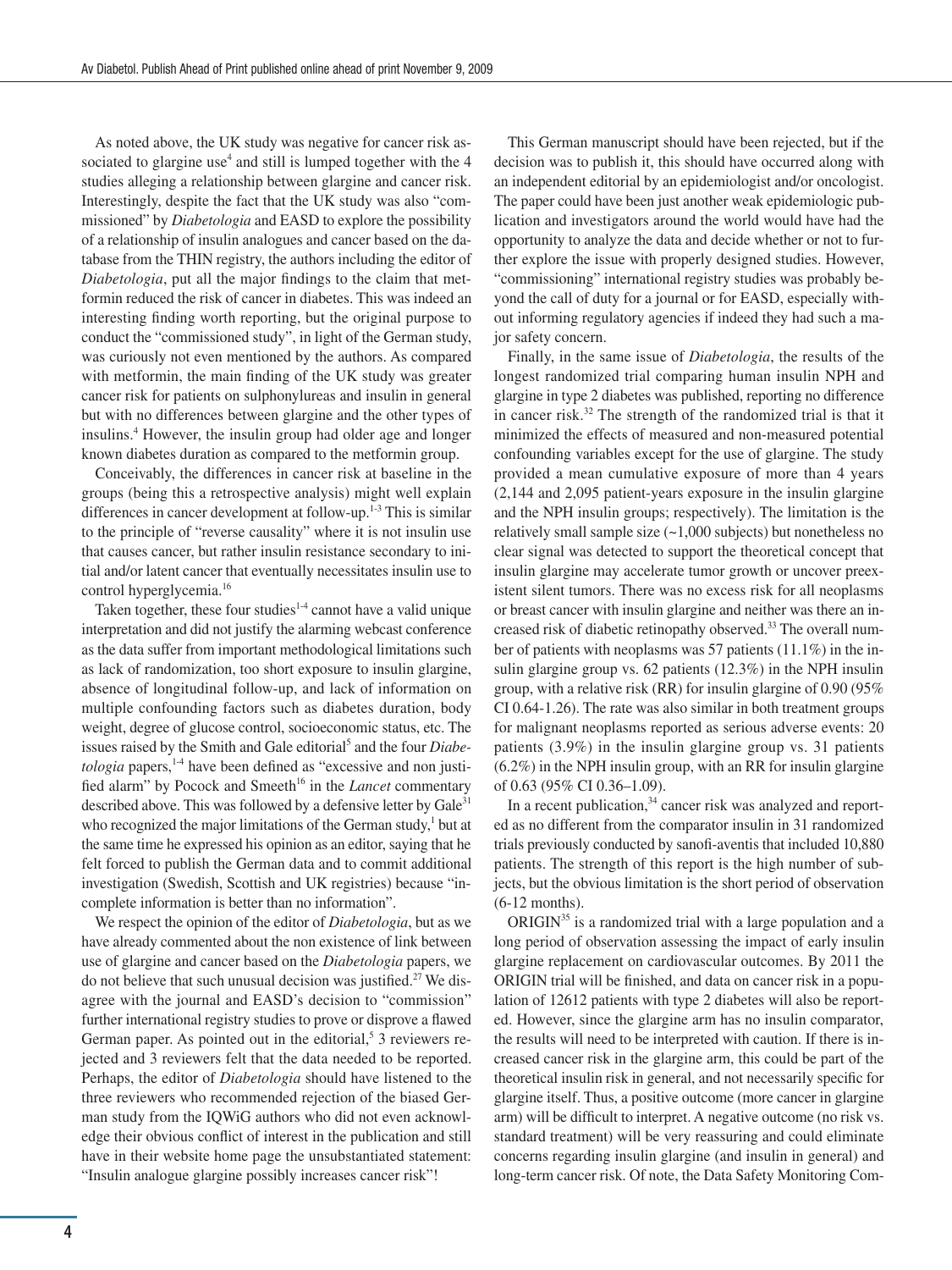

Figure 1. Risk of malignancy for insulin glargine compared with other insulins. Modified from Pocock and Smeeth<sup>16</sup>

mittee that closely supervises the safety of the trial issued a reassuring press release on August 5, 2009 that stated: "In the ORIGIN trial, participants have been followed for an average of 4 years to date for a total exposure of over 50,000 person years. Data are collected related to all major serious health outcomes, including cancers. Accumulating data are reviewed regularly by an Independent Data Monitoring Committee charged with auditing the safety of the trial. In light of the questions raised by the recent publications, this committee of experts has recently reviewed data related to cancers in both treatment groups and has concluded that there is no cause for concern and no reason to alter the design of the study for safety reasons".

At the recent EASD 2009 meeting in Vienna, the issue of cancer and diabetes (as well as pharmacologic diabetes treatments) was discussed in a dedicated symposium. The well known association between cancer and diabetes primarily driven by obesity was reaffirmed, along with the observation that treatment with sulphonylureas and/or insulin is associated with greater cancer risk as compared to metformin. Perhaps this observation may be related to some specific metformin effects on MAPK activity or because people on metformin tend to be healthier with no renal compromise and earlier type 2 diabetes. Likely, this is explained by the principle of reversed causality well known to experienced epidemiologists.<sup>16</sup> The basic mechanisms by which insulin possibly promotes cell growth, especially in cancer cells was reviewed, but at the same time it was quite clear that insulin treatment of diabetes is highly unlikely to stimulate such a theoretical pathways because of the difference between "therapeutic" circulating insulin *in vivo* vs. the elevated insulin concentrations used of *in vitro* experiments. Safety of all insulin analogues was supported in the symposium, and the criticism to the *Diabetologia* papers, especially the German study,<sup>1</sup> reiterated. Surprisingly, despite the overwhelming criticism of the *Diabetologia* papers superbly discussed by Dr. Jay Skyler, still Dr. Edwin Gale in his concluding remarks gave his personal interpretation of the German, Swedish, Scottish studies,<sup>1-3</sup> commenting for a positive as-

sociation between use of glargine and breast cancer risk in these three studies. But this appears as an isolated position in the context of the wide, multi-voice summer debate quite critical on the *Diabetologia* papers,<sup>1-4</sup> especially the German study.<sup>1</sup>

#### **Lesson for diabetologists**

The *Diabetologia* story about a possible association between insulin glargine and cancer risk has taught us important lessons and brought to light some important teaching points.

First, this debate has reminded us that cancer is unfortunately more frequent in diabetes, especially in obese people. It is conceivable that with longer survival in diabetes, this risk will increase in future years. Although hyperinsulinemia and insulin resistance related to obesity has been suggested as a possible causative factor in cancer, hyperinsulinemia is merely the marker of insulin resistance, and not necessarily insulin itself might be involved. Clearly, more basic and clinical research will be needed to understand this relationship and to develop strategies for early detection and ideally prevention of cancer in diabetes. This is perhaps the main positive lesson that this debate generated.

Second, the debate has re-opened the discussion about safety of insulin in general vs. insulin sensitizers, and insulin analogues in particular. Of course it is always most appropriate to discuss safety of any drug, and in particular modified insulins, but only if there are studies with valid data without methodological ßaws. Unfortunately, the German study<sup>1</sup> which generated the summer debate, does not belong to such a category. Hopefully this debate has stimulated investigators to embark in new registry prospective epidemiological studies with rigorous designs and careful controlled collection of data and of any potential confounders to help bring to light such a controversial issue that remains unsubstantiated today. This is another positive lesson learned. For the time being, we should better look at the hazard ratios calculated by Pocock and Smeeth which appear reassuring (figure 1).<sup>16</sup>

Third, only a few months after the debate emerged, we are now in the position to better understand the serious limitations and weaknesses of the original German paper in *Diabetologia*, 1 thanks to the excellent comments and critiques published thereafter questioning the validity of the *Diabetologia* story.15-17

The final message is for clinicians. We understand that insulin glargine has theoretical concerns regarding the IGF-1 binding in some *in vitro* malignant cell lines at high insulin concentrations but with reassuring fast dissociation rates. Moreover, the concentrations realized in plasma in subjects with type 2 diabetes are much lower than those demonstrated in the experimental studies, and furthermore at least 50% of glargine circulates as metabolites M1 and M2 which do not differ from human insulin in the binding affinity to IGF-1R. This solid scientific information, not the sensationalistic emotions or the fears, or political agendas, should guide us to critically conclude that we need to maintain objective confidence in the safety and efficacy of insulin analogues in general, and glargine in particular for our patients. Presence of or risk for cancer should not detract from optimal control of diabetes not only for the